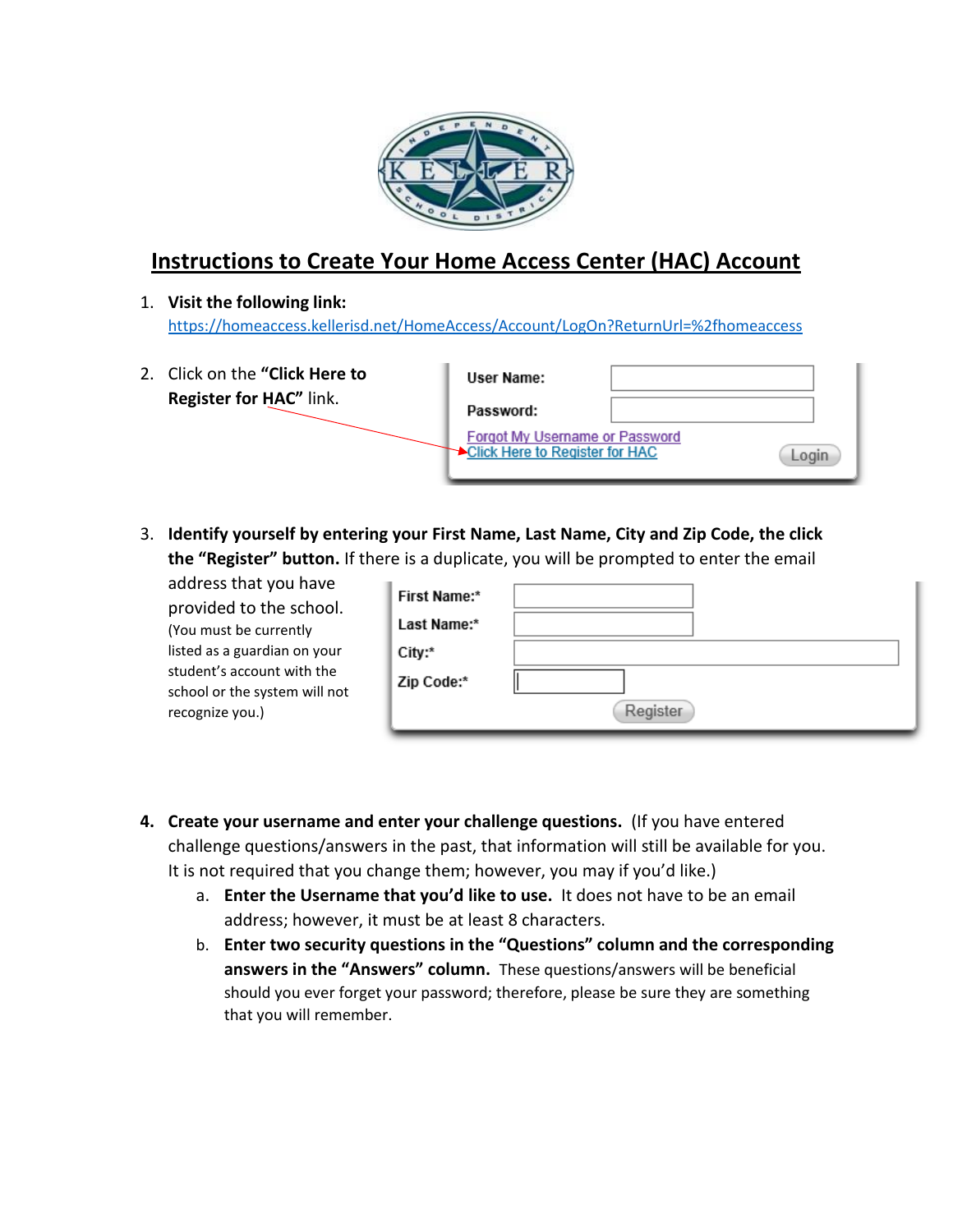c. **Click the "Finish" button.** Process is not complete! Please proceed to step 5.

| <b>Home Access Center User Registration</b>                                                                                                                                                                                                                                                                                                                                                                                                                                                                                                                                                                                                                                                                                                                                                                                                                                                                             |                |  |
|-------------------------------------------------------------------------------------------------------------------------------------------------------------------------------------------------------------------------------------------------------------------------------------------------------------------------------------------------------------------------------------------------------------------------------------------------------------------------------------------------------------------------------------------------------------------------------------------------------------------------------------------------------------------------------------------------------------------------------------------------------------------------------------------------------------------------------------------------------------------------------------------------------------------------|----------------|--|
| Please enter the username you wish to use when logging in to Home Access Center. An email will be sent to the email address the district has on record for you with further instruction on creating your new Home Access Passw                                                                                                                                                                                                                                                                                                                                                                                                                                                                                                                                                                                                                                                                                          |                |  |
| Username:                                                                                                                                                                                                                                                                                                                                                                                                                                                                                                                                                                                                                                                                                                                                                                                                                                                                                                               |                |  |
| Compose 2 challenge questions and provide appropriate answers                                                                                                                                                                                                                                                                                                                                                                                                                                                                                                                                                                                                                                                                                                                                                                                                                                                           |                |  |
| <b>Questions</b>                                                                                                                                                                                                                                                                                                                                                                                                                                                                                                                                                                                                                                                                                                                                                                                                                                                                                                        | <b>Answers</b> |  |
|                                                                                                                                                                                                                                                                                                                                                                                                                                                                                                                                                                                                                                                                                                                                                                                                                                                                                                                         |                |  |
|                                                                                                                                                                                                                                                                                                                                                                                                                                                                                                                                                                                                                                                                                                                                                                                                                                                                                                                         |                |  |
|                                                                                                                                                                                                                                                                                                                                                                                                                                                                                                                                                                                                                                                                                                                                                                                                                                                                                                                         |                |  |
| <b>Terms of Use</b>                                                                                                                                                                                                                                                                                                                                                                                                                                                                                                                                                                                                                                                                                                                                                                                                                                                                                                     |                |  |
| This service is governed by the KISD Acceptable User Policy (AUP) and agreement. Use of this site implies that you have read and agree to all the terms included in the AUP. In addition to the items listed below: -- Usernam<br>limited to: attempt to bypass site security, sharing ID and password with unauthorized users and/or distributing information obtained from this site in such a manner as to detract from KISD's reputation and/or interfere wi<br>timeliness of the information contained within the system. Information retrieved via the web site should be regarded as unofficial and nonbinding in nature. Grades and Attendance are current to the last entry of each teach<br>to campus administration, teachers or counselors. --The district will not provide technical support for this program and will not be responsible for your inability to access this site from your home or office. |                |  |
| <b>Privacy Policy</b>                                                                                                                                                                                                                                                                                                                                                                                                                                                                                                                                                                                                                                                                                                                                                                                                                                                                                                   |                |  |
| You are being provided with access to this electronic system to allow you to view your information or your child's educational records at your convenience. The information in this system includes confidential educational r<br>we need your help. It is imperative that you keep your username and password confidential. You should always log out of the system and close the browser window when you are finished looking at information in the system. If<br>that information from others. In the unlikely event that you log into the system and find information or documentation for a child not connected to your family, immediately notify your campus administration and log out of                                                                                                                                                                                                                       |                |  |
| <b>Finish</b>                                                                                                                                                                                                                                                                                                                                                                                                                                                                                                                                                                                                                                                                                                                                                                                                                                                                                                           |                |  |

5. **Check your email.** An email will be sent to you fro[m No.Reply@kellerisd.net](mailto:No.Reply@kellerisd.net) with instructions to create your Home Access Center password. Click on the **"Create your Home Access Center** 

**password"** link and follow the prompts to set up your password.

| From: No.Reply@kellerisd.net <no.reply@kellerisd.net></no.reply@kellerisd.net> |  |  |
|--------------------------------------------------------------------------------|--|--|
| <b>Sent:</b> Tuesday, April 24, 2018 9:46 AM                                   |  |  |
| To: I                                                                          |  |  |
| <b>Subject:</b> Home Access Center Registration                                |  |  |
| Dear Rhenda Dom                                                                |  |  |
| Testing HAC                                                                    |  |  |
| To create your password, click the link below:                                 |  |  |
| Create your Home Access Center password                                        |  |  |
| This request was made on $4/24/2018$ 9:46:12 AM.                               |  |  |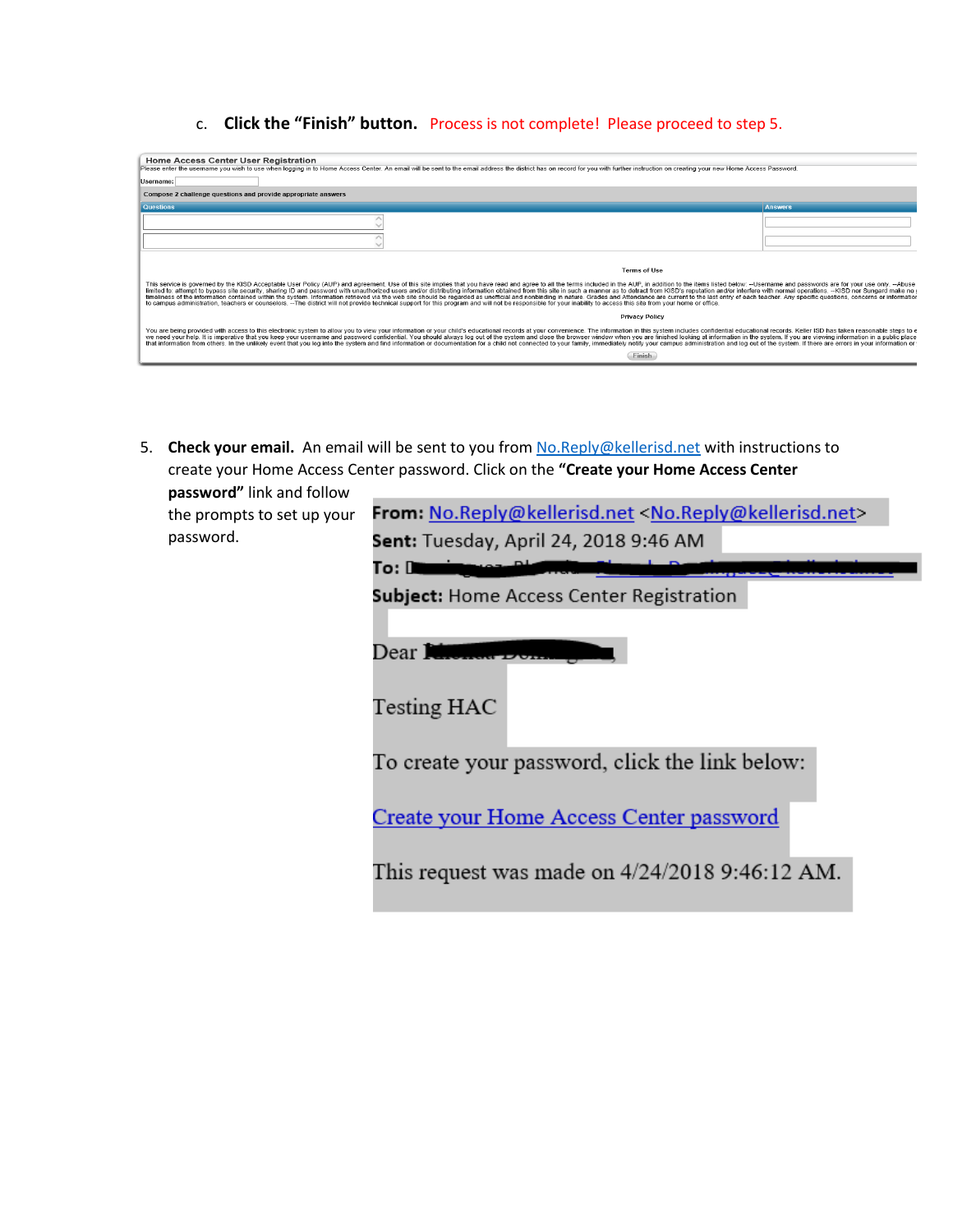

## **Instrucciones para crear su cuenta de Home Access Center (HAC)**

## 1. **Ingrese al siguiente enlace:**  <https://homeaccess.kellerisd.net/HomeAccess/Account/LogOn?ReturnUrl=%2fhomeaccess>

2. Haga clic en el enlace **"Click Here to Register for HAC"**.

| User Name:                                                                     |  |
|--------------------------------------------------------------------------------|--|
| Password:                                                                      |  |
| <b>Forgot My Username or Password</b><br><b>Click Here to Register for HAC</b> |  |

3. **Identifíquese ingresando su nombre de pila, su apellido, ciudad y código postal, luego oprima el botón "Register".** Si hay algún duplicado, se le pedirá que ingrese la dirección de correo electrónico que usted ha proporcionado a la escuela. (Usted debe estar listado/a

| como tutor/a en la<br>cuenta de su     | <b>First Name:*</b> |          |
|----------------------------------------|---------------------|----------|
| estudiante con la                      | Last Name:*         |          |
| escuela; de lo<br>contrario el sistema | City:*              |          |
| no lo/la reconocerá.)                  | Zip Code:*          |          |
|                                        |                     | Register |

- **4. Cree su nombre de usuario e ingrese sus preguntas de seguridad.** (Si usted ya ha ingresado anteriormente preguntas de seguridad, dicha información seguirá estando disponible para usted. No es obligatorio que las cambie; si lo desea, sin embargo, puede hacerlo.)
	- a. **Ingrese el nombre de usuario que le gustaría usar.** Puede no ser una dirección de correo electrónico; sin embargo, debe contener por lo menos 8 caracteres.
	- b. **Ingrese dos preguntas de seguridad en la columna "Questions" y sus correspondientes respuestas en la columna "Answers".** Estas preguntas y respuestas le serán útiles en caso de que usted olvide su contraseña; por lo tanto, por favor asegúrese de que sean datos que usted va a recordar.
	- c. **Haga clic en el botón "Finish".** ¡El proceso no ha terminado! Por favor pase al paso 5.